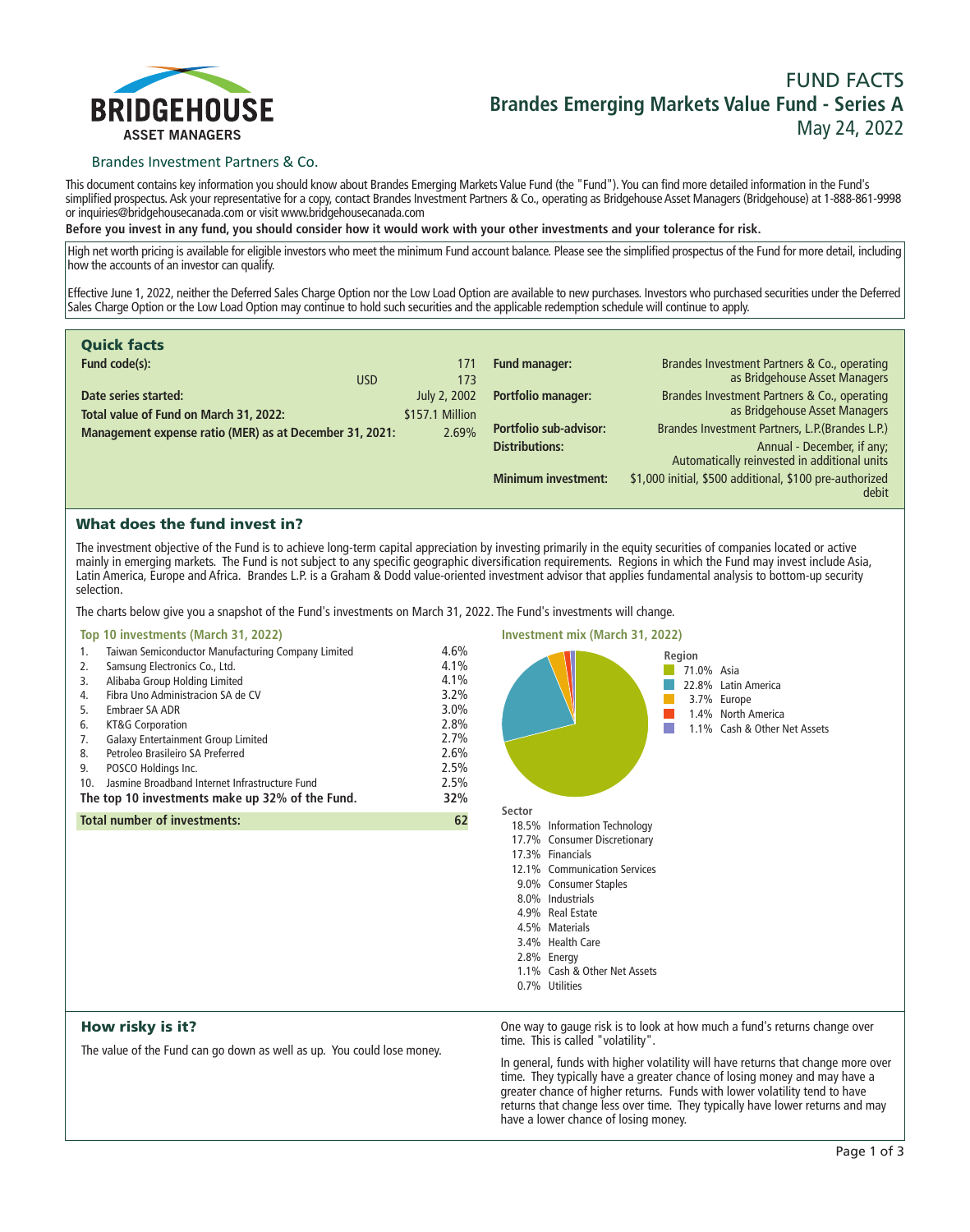

**For more information about the risk rating and specific risks that can affect the Fund's returns, see the Risk section of the Fund's simplified prospectus.**

**Like most mutual funds, this Fund does not have any guarantees. You may not get back the amount of money you invest.**

#### **Risk rating**

**Bridgehouse has rated the volatility of this Fund as Medium to High.**

**This rating is based on how much the fund's returns have changed from year to year. It doesn't tell you how volatile the fund will be in the future. The rating can change over time. A fund with a low risk rating can still lose money.**



## How has the fund performed?

**This section tells you how Series A units of the Fund have performed over the past 10 years. Returns are after expenses have been deducted. These expenses reduce the Fund's returns.**

**No guarantees**

#### **Year-by-year returns**

**The bar chart shows the Fund's Series A units annual performance for each of the years shown. The Fund dropped in value in 5 of the 10 years. The range of returns and change from year to year can help you to assess how risky the Fund has been in the past. It does not tell you how the Fund will perform in the future.**



#### **Best and worst 3-month returns**

**This table shows the best and worst returns for Series A units of the Fund in a 3-month period over the past 10 years. The best and worst 3-month returns could be higher or lower in the future. Consider how much of a loss you could afford to take in a short period of time.**

|                    | <b>Return</b> | 3 months ending   | If you invest \$1,000 at the beginning of the period |
|--------------------|---------------|-------------------|------------------------------------------------------|
| <b>Best return</b> | 15.8%         | December 31, 2020 | Your investment would rise to \$1,158                |
| Worst return       | -28.1%        | March 31, 2020    | Your investment would drop to \$719                  |

#### **Average return**

**If you invested \$1,000 in the Series A units of this Fund 10 years ago it would now be worth \$1,152. This represents an annual compound rate of return of +1.4%.**

| Who is this fund for?                                                                                                                                                                                                                                                                                                                                                     | A word about tax                                                                                                                                                                                                                                                                                                                                                                                                                                                                       |
|---------------------------------------------------------------------------------------------------------------------------------------------------------------------------------------------------------------------------------------------------------------------------------------------------------------------------------------------------------------------------|----------------------------------------------------------------------------------------------------------------------------------------------------------------------------------------------------------------------------------------------------------------------------------------------------------------------------------------------------------------------------------------------------------------------------------------------------------------------------------------|
| • This Fund is suitable for investors who are long term investors and who<br>wish to add the growth potential of companies in emerging markets to<br>their portfolio. This Fund is also available to be purchased in U.S. dollars.<br>This Fund is not suitable as a short term investment or for investors who<br>cannot tolerate a medium to high degree of volatility. | In general, you'll have to pay income tax on any money you make on a fund.<br>How much you pay depends on the tax laws where you live and whether or not<br>you hold the Fund in a registered plan, such as a Registered Retirement<br>Savings Plan or a Tax-Free Savings Account.<br>Keep in mind that if you hold your fund in a non-registered account, any fund<br>distributions are included in your taxable income, whether you receive them in<br>cash or have them reinvested. |

## How much does it cost?

**The following tables show the fees and expenses you could pay to buy, own and sell Series A units of the Fund. The fees and expenses - including any commissions can vary among each series of a fund and among funds. Higher commissions can influence representatives to recommend one investment over another. Ask about other funds and investments that may be suitable for you at a lower cost.**

#### **1. Sales charges**

**There is only one sales charge option when you buy this Series of units of this Fund.**

| Sales charge option    | What you pay                           |                                            | <b>How it works</b>                                                                                                                                                                               |
|------------------------|----------------------------------------|--------------------------------------------|---------------------------------------------------------------------------------------------------------------------------------------------------------------------------------------------------|
|                        | in per cent $(\% )$                    | in dollars $($ \$ $)$                      |                                                                                                                                                                                                   |
| Front-end sales charge | 0% to 5% of the amount you<br>purchase | \$0 to \$50 for each<br>\$1,000 investment | The sales charge is decided by you and your representative<br>at the time of purchase. It is deducted from the amount you<br>invest and is paid to your representative's firm as a<br>commission. |